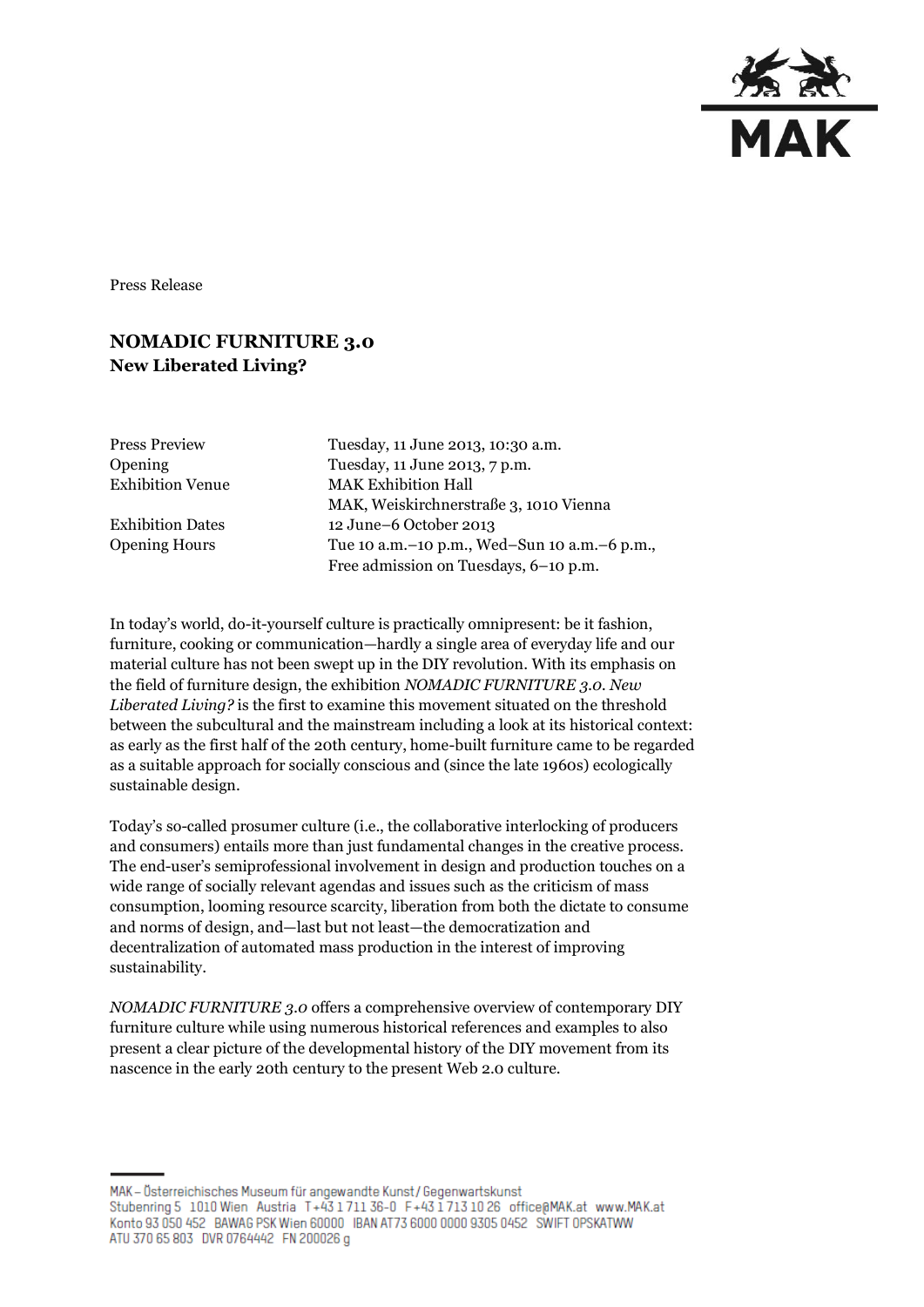

To this day, the handbooks from which this exhibition takes its title—*Nomadic Furniture 1* and *2,* authored in 1973/1974 by Austro-American designer Victor Papanek (1923–1998) together with James Hennessey (\*1945)—offer a young and creative audience concrete instructions for building simple and inexpensive furniture; what's more, they represent valuable points of reference for the contemporary DIY movement. Prototypical classics of DIY furniture culture that first arose in the interwar and postwar periods, such as the famous *Crate Chair* (1934) designed by Gerrit Rietveld, are still viewed as important sources of inspiration today.

One of the German-speaking world's first publications on the topic was the series *Wie baue ich mir selbst…)* [How do I Build my Own…?] (Verlag Beyer, Leipzig). Launched in 1911, it contained instructions on how to home-build various objects; furniture was included from 1930, and by the 1950s, a veritable onslaught of do-it-yourself-related media hype had begun. All over Europe, people were crocheting, knitting, cooking, and building things; how to construct one's own furniture could best be learned from the British home improvement periodicals *Popular Handicrafts and Craftworker Magazine* (Broadstairs, from 1951), *Handyman* (London, from 1954), and the magazine *Do-it-Yourself,* launched in 1957.

It was with the rise of the hippie and punk movements, at the latest, that socially critical and anti-capitalist values came to play a central role in the idea of autonomous production by the end-user. Publications like American author Stewart Brand's *Whole Earth Catalog* (published from 1968), which listed products including their prices, presented alternative ways of thinking about counterculture and the environmental movement that laid a philosophical and practical foundation for the work of Victor Papanek and James Hennessey, as well as for Enzo Mari's book *Autoprogettazione*—a further significant DIY furniture project from the 1970s.

Over the past decade, the new opportunities of communication and participation represented by the Internet and Web 2.0 have taken DIY-cultural hype to a renewed fever-pitch. DIY portals, communities, and blogs are booming, and designers, programmers, constructors of machines, and users are busy developing new Internetcapable modalities of designing and producing furniture and furnishing items.

The principle motifs of the current DIY movement are an intense preoccupation with historical models and prototypes as well as the search for furniture that is low-cost *and* formally pleasing, as numerous international examples in this exhibition serve to document. Berlin-based architect Van Bo Le-Mentzel, for example, orients his *Hartz*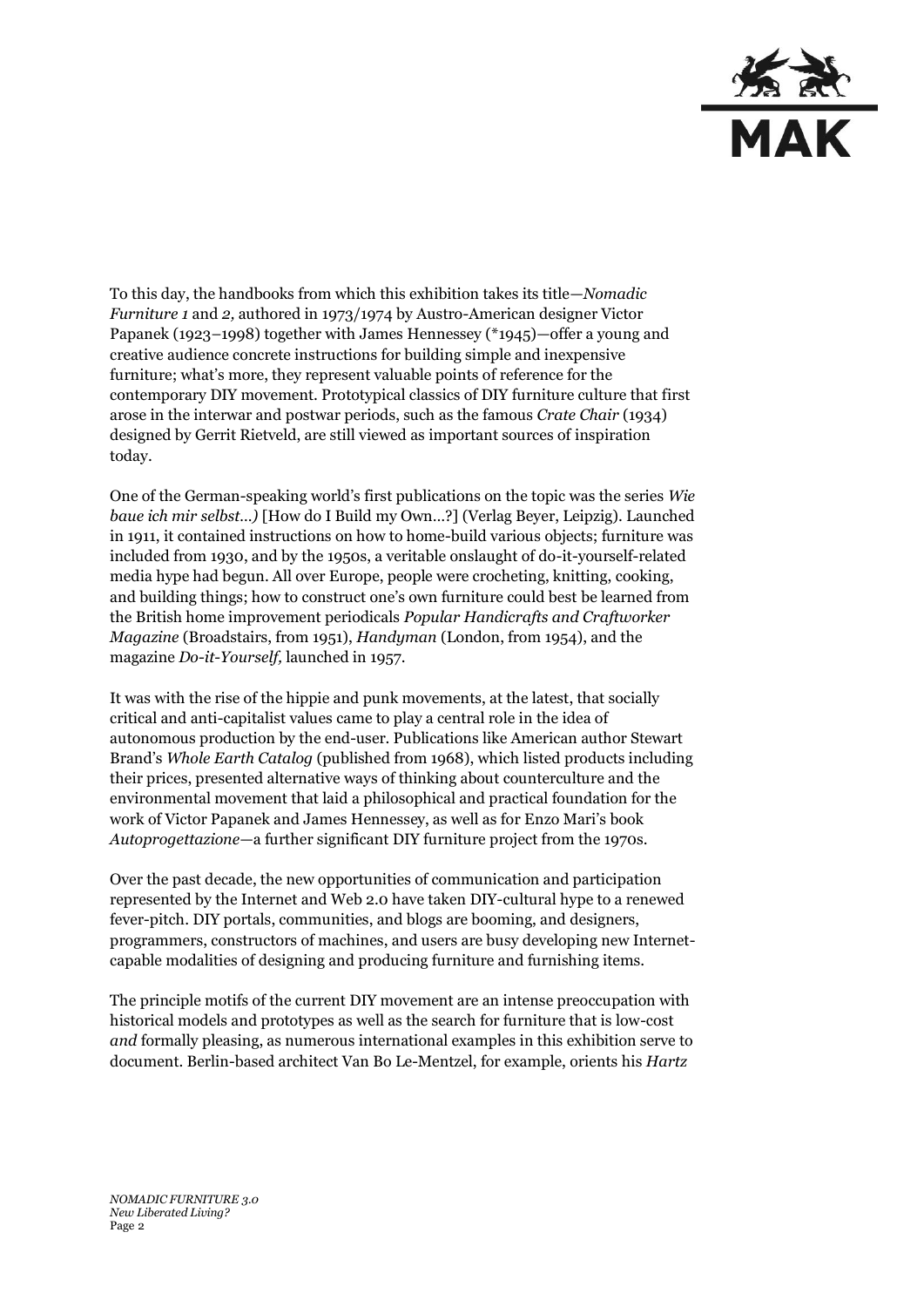

*IV Furniture* project (the title of which refers to the German government's current [un]employment policy) on furniture classics, especially those by Gerrit Rietveld. And works like those of the Swiss duo Kueng Caputo or the London-based designer Martino Gamper bear witness to the continued currency of 1970s projects such as Mari's *Autoprogettazione*.

Alongside numerous designs that can be made from wood using simple tools—such as the *MAK-Table* by the Italian group Recession Design—a major share of this young and flexible mode of home décor consists of objects fashioned from mass-produced, semi-finished wooden elements that can be found in any hardware store. The spectrum ranges from emphatically functional furniture to intricate lighting objects like those produced by the New York-based designer Lindsey Adelman. Designers like Jerszy Seymour and Matali Crasset also deal frequently with the diverse ways of developing furniture that can be built by the end-user.

The most recent developments, such as the open workshops with high-tech equipment known as "fab labs" that have been cropping up in big cities, are now elevating artisanal self-fulfillment to a new professional and economic level. The latest project of Netherlands-based Droog Designers, on the other hand—*Design for Download—*is oriented toward decidedly professional interfaces: Droog puts designs online and issues production licenses for them.

The site-specific exhibition design by raumlaborberlin has been developed from home-built types of structures, and it provides free space for process-oriented elements including a workshop. The designing duo chmara-rosinke (Maciej Chmara and Ania Rosinke), MAK Designers-in-Residence for 2013, will compliment the exhibition team and develop commentaries on historical and contemporary designs.

The exhibition *NOMADIC FURNITURE 3.0. New Liberated Living?* is accompanied by *MAK/ZINE #1/2013*, with contributions from David Byrne, Alison J. Clarke, Sean Cubitt, Peter Daniel, Martina Fineder, Thomas Geisler, Sebastian Hackenschmidt, Katherine Satorius, James Hennessey, German/English, app. 120 pages, MAK/Volltext Vienna 2013. Available at the MAK Design Shop for  $\epsilon$  9.90.

Press materials and photos are available for download at http://mak.at/en/press/press\_infos/aktuell.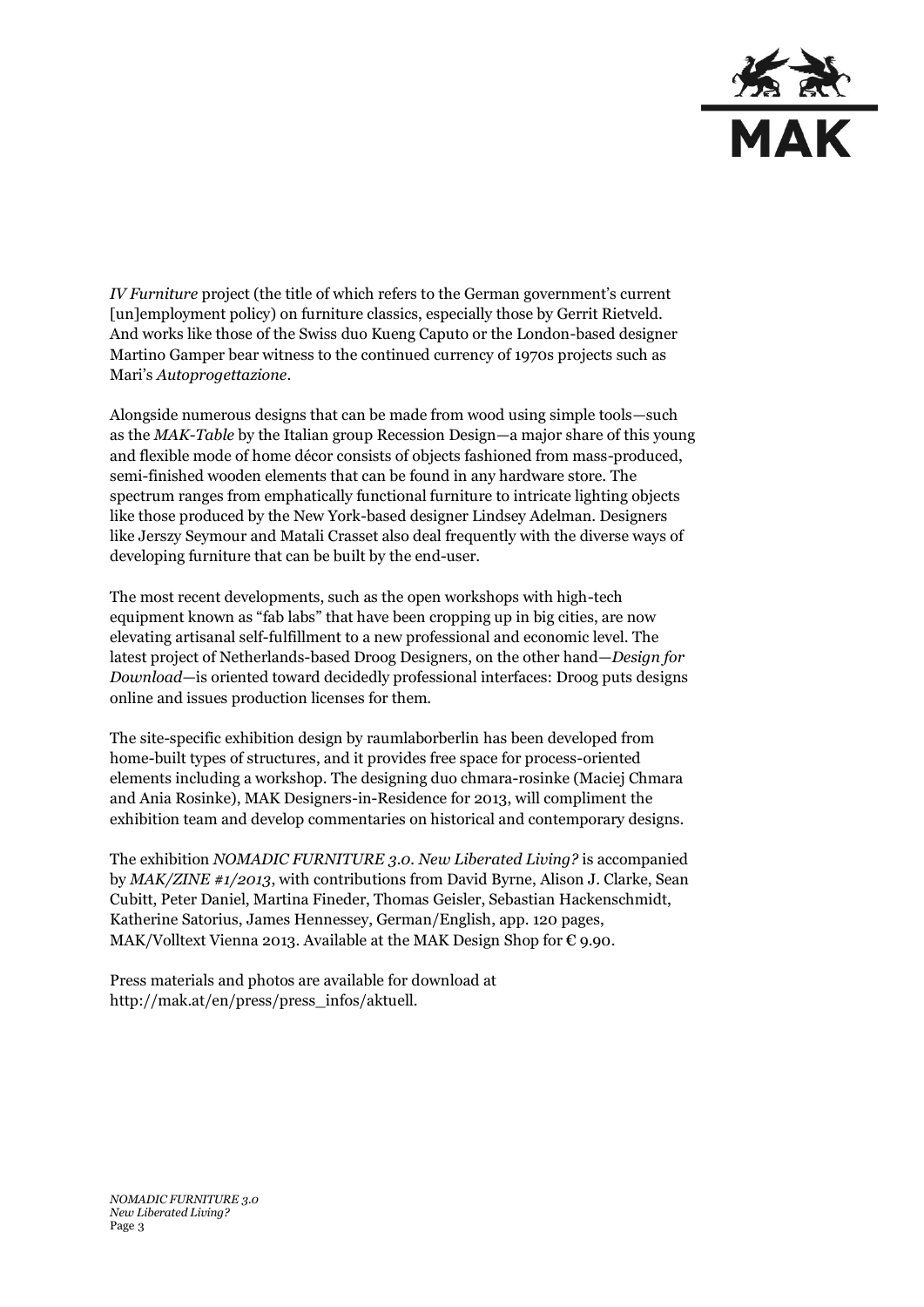

## **EDUCATIONAL PROGRAM**

## **Guided Tours**

Sat, 2 p.m.

## **Special guided tours** by advance booking

Gabriele Fabiankowitsch, Head of MAK Educational Program and Guided Tours, T +43 1 711 36-298, education@MAK.at

## **SENIORS**

Wed, 19.6.2013, 3 p.m. Tour of the exhibition with chmara.rosinke, MAK-Designer-in-Residence 2013, followed by a degustation in their kitchen module *Mobile Hospitality*

Advance registration requested: T +43 1 711 36-298, education@MAK.at

## **Expert-guided tours**

Tue, 16.7.2013, 5 p.m. *From the Carpenter's Blueprint to Design for Download* with Sebastian Hackenschmidt, Curator, MAK Furniture and Woodwork Collection

Tue, 27.8.2013, 5 p.m. *Everyone Is a Designer? On DIY Culture (Or the Lack Thereof)*  with Thomas Geisler, Curator, MAK Design Collection

Tue, 24.9.2013, 5 p.m. *Furnishings of a Nomadic Lifestyle between Counterculture and the Mainstream*  with Martina Fineder, guest curator, design researcher and cultural scientist, Vienna

## **Program for Kids, Teens, and Families**

MAK4FAMILY Sat, 22.6.2013, 2–5 p.m. *Fretwork was yesterday!* The Vienna Happy Lab makes a stop at the MAK. Make your own Tshirt prints by means of computer and plotter.

Sat, 14.9.2013, 2–5 p.m. *A Stool for all Sizes.* Fast Furnishing for Outdoor Parties and Family Reunions. A DIY workshop led by chmara.rosinke, MAK-Designer-in-Residence 2013

Advance registration requested: T +43 1 711 36-298, education@MAK.at

*NOMADIC FURNITURE 3.0 New Liberated Living?* Page 4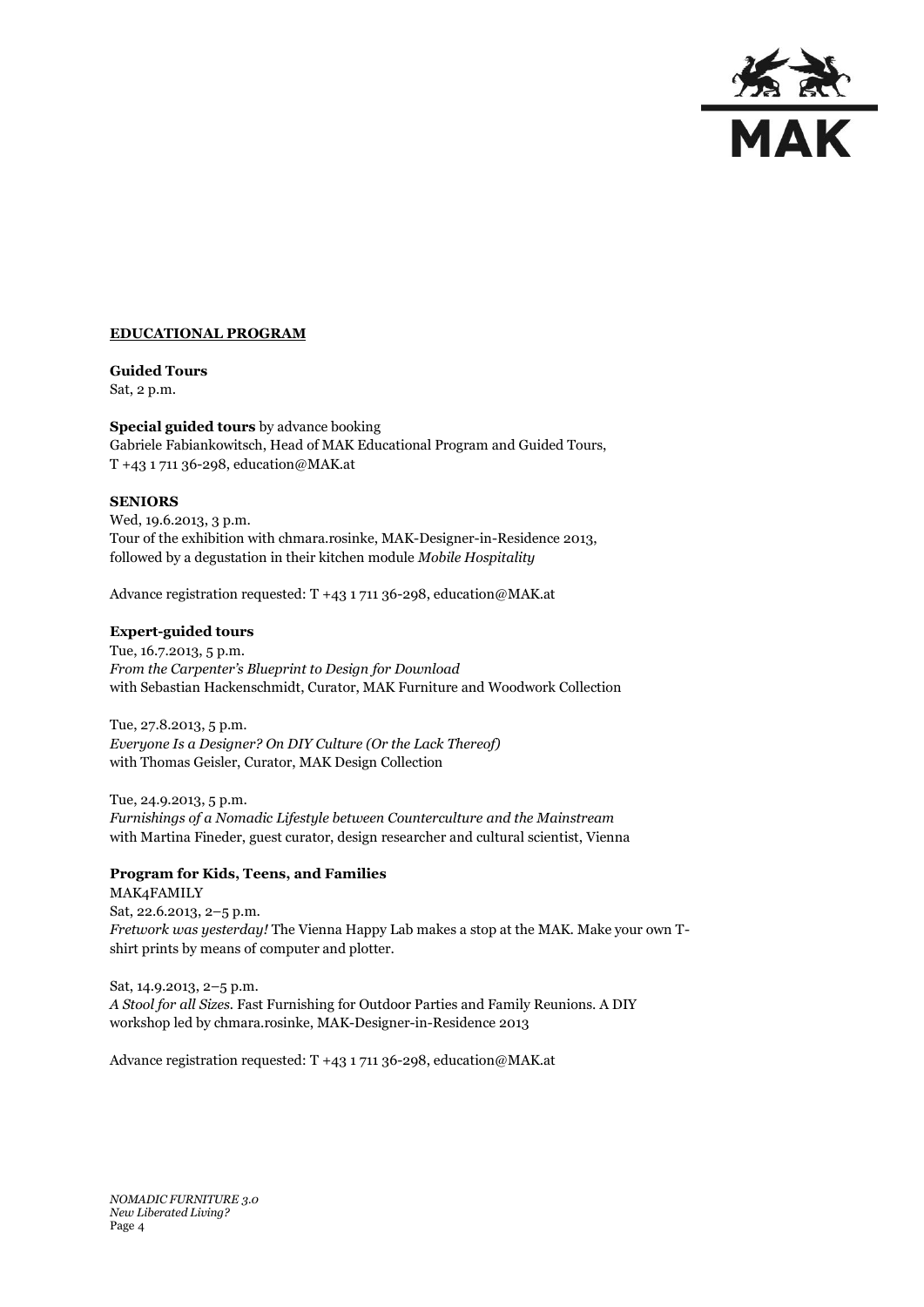

## **SPECIAL Workshops for school classes**

Inspired by Mathieu Maingourd's *Do Pirate* instructions, students will create the most stunning objects. 2 hours, € 80

Workshops will be arranged upon request Information: Gabriele Fabiankowitsch T 43 1 711 36-298, education@MAK.at

## **Events**

#### **Archive Talks**

Thu, 13.6.2013, 6 p.m. *Nomadic Furniture Revisited.* Brief lecture by James Hennessey (US), designer, Prof. Emeritus Delft University of Technology, The Netherlands and co-author of *Nomadic Furniture 1 & 2*: followed by a talk with Alison J. Clarke, Professor for History and Theory of Design, University of Applied Arts Vienna, director, Victor J. Papanek Foundation, Vienna (held in English) in the exhibition

In cooperation with the Victor J. Papanek Foundation and the University of Applied Arts Vienna

#### Tue, 2.7.2013, 5 p.m.

*Alternative Crafts and New Technology. Towards a Social Utopia of the Digital* Lecture by Jochen Gros (DE), Prof. Emeritus HfG – Hochschule für Gestaltung Offenbach/Main, co-founder of the Des-In group, co-founder of the C-Labors at the HfG, coinitiator of Newcraft, manager of the research project NewArts-n-crafts; followed by a talk with Martina Fineder, guest curator, design researcher and cultural scientist, Vienna, in the exhibition

### Tue, 9.7.2013, 5 p.m.

*For What It's Worth. DIY Furniture between Tangibles and Sentimental Values*  Brief lecture by Mirkku Kulberg (FI), CEO Artek followed by a discussion with Sebastian Hackenschmidt, Curator, MAK Furniture and Woodwork Collection, in the exhibition

#### **DIY Demonstrations**

Sat, 3–5 p.m. 29.6./6.7./3.8./17.8./7.9.2013 *How to Build …* Designs from the exhibitions will be executed on-location with chmara.rosinke, MAK-Designer-in-Residence 2013.

*NOMADIC FURNITURE 3.0 New Liberated Living?* Page 5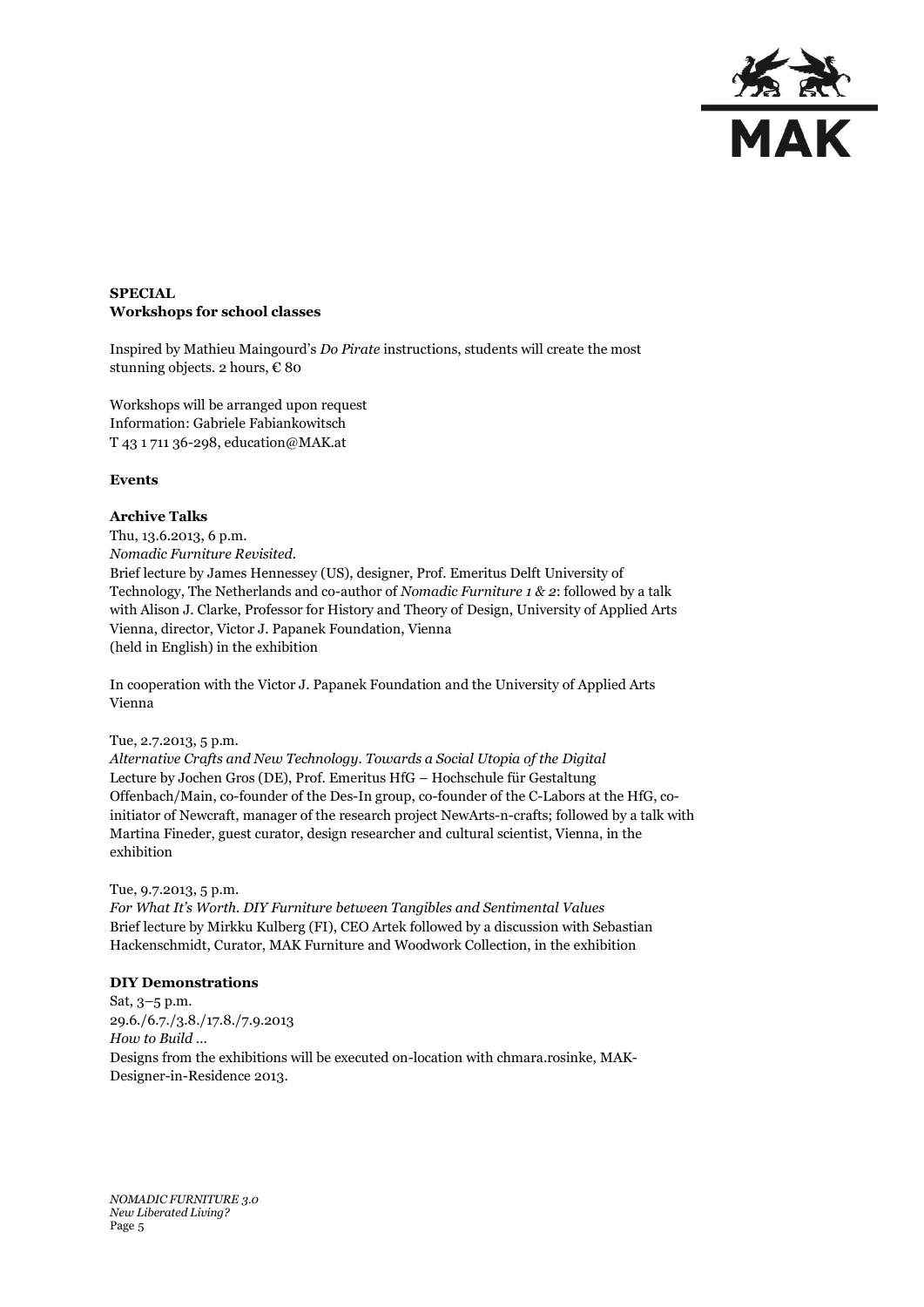

Advance registration requested: T +43 1 711 36-298, education@MAK.at

## **MAK NITE Lab**

Tue, 3.9.2013, 8 p.m. Andrés Jaque Architects / Office for Political Innovation (ES) The performance *IKEA Disobedients!* by this Spanish team lately took New York's MoMA by storm. For the MAK, the architects will develop a site-specific intervention that draws on the imperceptible layers of daily business inside a museum. Curator: Marlies Wirth MAK Columned Main Hall

## **Events in the context of** *design<sup>&</sup>gt; new strategies*,

a cooperation of MAK & departure – The Creative Agency of the City of Vienna

## **Design (It Yourself) Nite**

Tue, 1.10.2013, 8 p.m. *DIY Happening.* Hands-on Low-tech furniture construction in the context of VIENNA DESIGN WEEK (27.9.–6.10.2013) with breadedEscalope, chmara.rosinke, Annika Frey, Jerszy Seymour Design Workshop, mischer'traxler, raumlaborberlin.

## **Talk**

Thu, 3.10.2013, 5 p.m. *Root 'n' Books. An Identity Anchor in Nomadic Times* Brief lecture by Matali Crasset (FR), designer, Paris, followed by a discussion with Thomas Geisler, Curator, MAK Design Collection (held in English) in the exhibition

#### **Laboratory**

Thu/Fri, 3./4.10.2013, 10 a.m.–6 p.m. *Personal Anchoring and Deep Identification* A 2-day workshop featuring new strategies in the design process with Matali Crasset (FR), designer Information: departure.at, MAK.at/design-neue-strategien

Advance registration requested: d-lab@departure.at

All guided tours and events, unless otherwise mentioned, in German. For further information please visit MAK.at